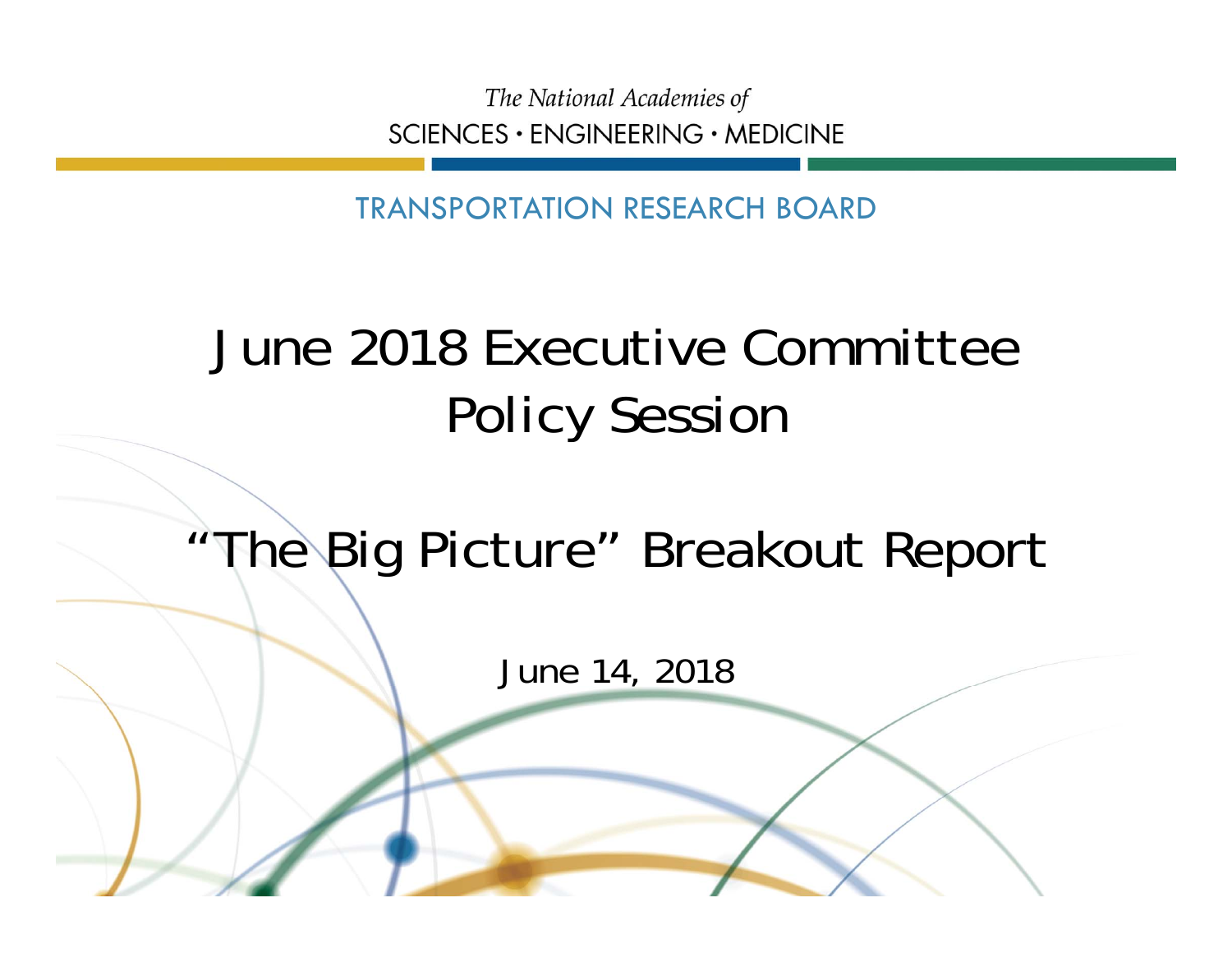## Key Themes

- Costs of noncarbon electricity generation have declined steadily, independent of fossil fuel market volatility
- Value and effectiveness of EV uptake will vary with regional density and user objectives for mobility
- There are many use scenarios for EVs and shared mobility individual choices will reflect individual circumstances
- The mobility system has a large installed base and many moving parts – modeling how EVs can fit and how EV use may grow is challenging (globally and domestically)
	- User choices and behaviors
	- $-$  Paths for technology development and improvement
	- $-$  Policy options and objectives
- Basic drivers:
	- Core battery cost (vehicle range varies with battery cost)
	- Battery density -- Charging time -- Externalities